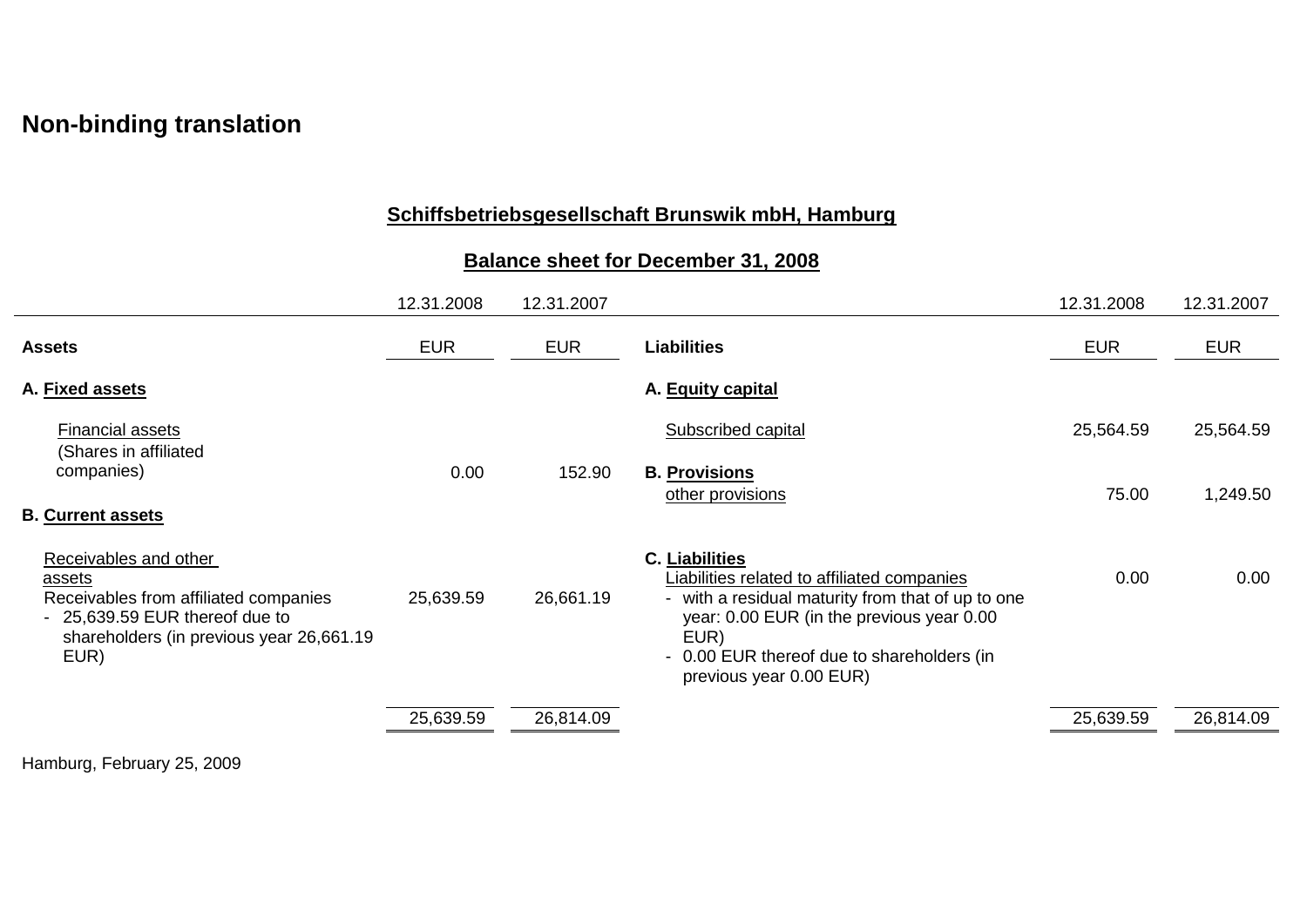# Schiffsbetriebsgesellschaft Brunswik mbH, Hamburg Income statement for the time period from January 1 through December 31, 2008

|    |                                                                                   | 2008       | 2007       |
|----|-----------------------------------------------------------------------------------|------------|------------|
|    |                                                                                   | <b>EUR</b> | <b>EUR</b> |
| 1. | Other operating income                                                            | 39.15      | 59.50      |
| 2. | Other operating expenditures                                                      | 1,515.46   | 4,309.40   |
| 3. | Other interest and similar revenues                                               | 902.50     | 897.50     |
|    | of that 902.50 EUR from affiliated companies<br>(in the previous year 897.50 EUR) |            |            |
| 4. | Depreciation of financial assets and securities of the<br>current assets          | 24.89      | 0.00       |
| 5. | Profit transferred on the basis of profit and loss<br>transfer agreement          |            |            |
|    | carried over coverage of loss                                                     | 598.70     | 3,352.40   |
|    | transferred profit                                                                | 0.00       | 0.00       |
|    | annual net income                                                                 | 0.00       | 0.00       |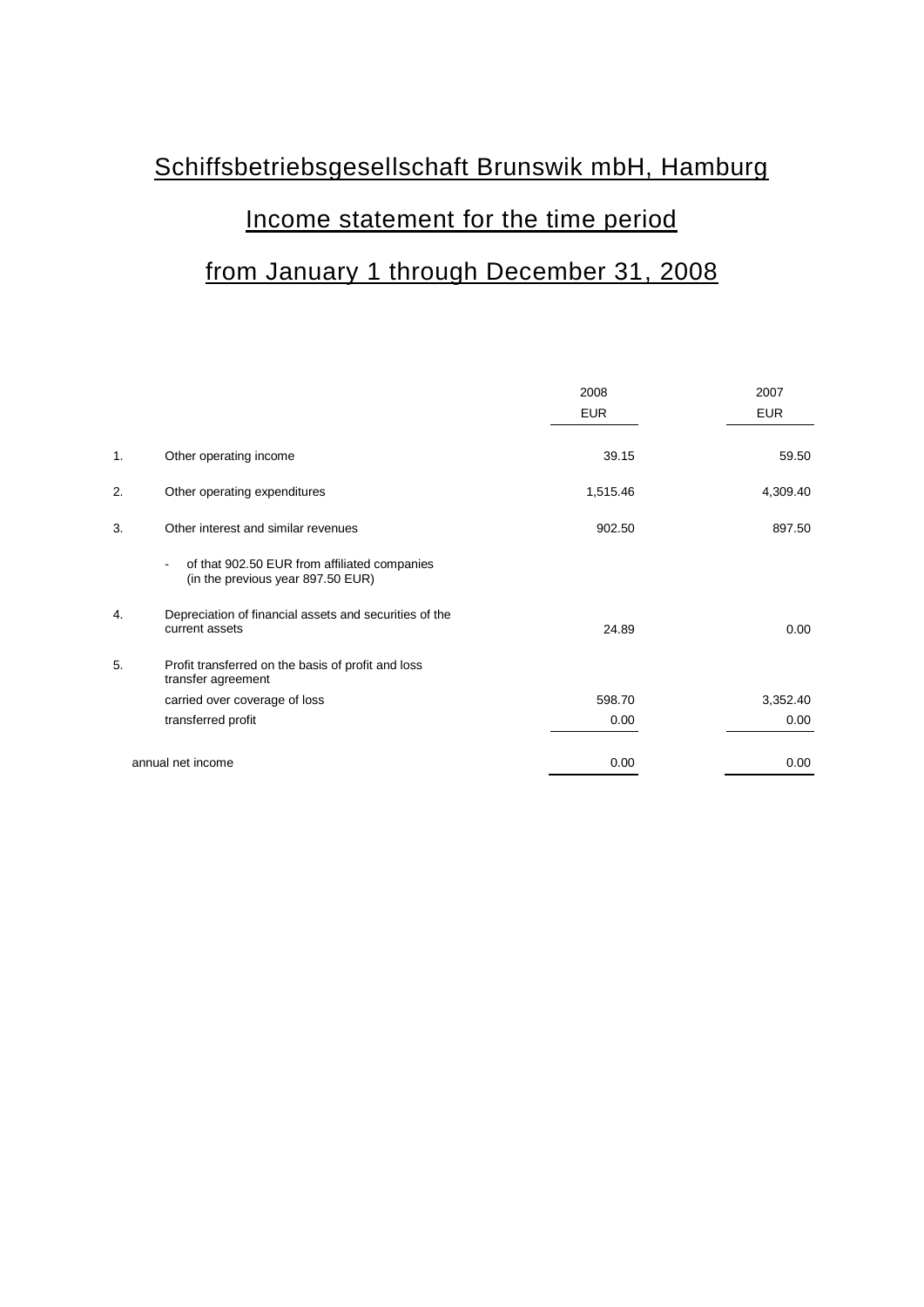## Schiffsbetriebsgesellschaft Brunswik mbH, Hamburg

### Appendix for the financial year 2008

#### **Shareholders**

Deutsche Bank AG, Frankfurt am Main

#### **Bodies of the company**

- a) the Meeting of Shareholders<br>b) the Board of Managers
- the Board of Managers

#### **Board of Managers**

Tilman Stein, bank attorneys, Hamburg Bernd Baggendorf, bank employee, Hamburg

#### **Corporate law relationships**

A control and profit-transfer agreement has existed between SHL (parent company) and Brunswik (subsidiary) since April 20, 1985. In addition there has been an agreement since September 20, 1985, on interest-free financing of the activities of Brunswik and SHL offsetting the resulting financial losses. Within the scope of the merger of SHL with Deutsche Bank AG, Deutsche Bank AG has taken over the control and profit-transfer agreement with all rights and obligations.

The parent company assumes the leadership of the subsidiary; the subsidiary is obligated to deal per the decisions of the parent company. Management and organization of the subsidiary are carried out per the instructions of the parent company. The parent company provides the subsidiary with the required tangibles, personnel and financial capital.

#### **Purpose of the company**

The purpose of the company is, per the business agreement, the purchase, the sale and temporary operation with the intention of sale of ships of all types that are loaned or joint loaned by Deutsche Bank AG to avoid loss for Deutsche Bank AG as well as the takeover of holdings on domestic and foreign companies with the same business goal.

#### **Information about the annual financial statement**

The capitalization and evaluation methods in the annual financial statement remained unchanged. The current assets have been set at the nominal value, the liabilities with the repayment. The provisions take into consideration all known risks and unknown liabilities within reasonable scope.

Schiffsbetriebsgesellschaft Brunswik mbH has made no use of the relief from the HGB [German Commercial Code] §§ 266 Section 1 Page 3 and 276 for the arrangement of balance sheets and income statements for small corporations.

The accounts receivable from shareholders (25,639.59 EUR, in previous years 26,661.19 EUR) are credits at credit institutions.